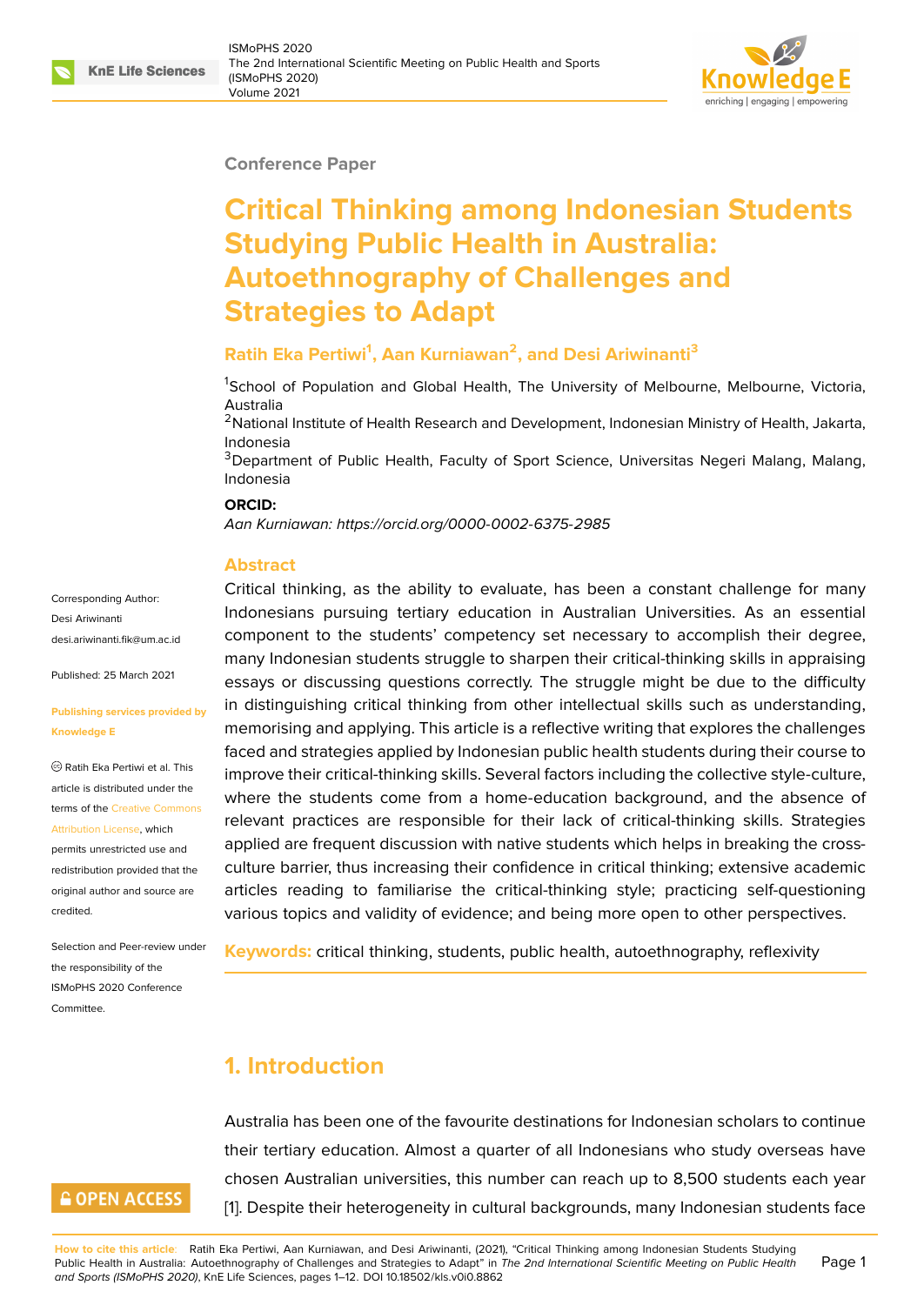similar problems, namely language barriers, and the difference of Indonesian education system compared to Australia. These two challenges amongst the students arguably lead to the lack of critical thinking during the time of study. Indeed, Kartikaningsih [2] stated there is a lack of critical thinking amongst Indonesian students in the argumentative texts of their assignments. The students' limited knowledge and practices of critical thinking skills may be part of the cause [3–5].

Elder defines critical thinking as "self-guided, self-disciplined thinking which attempts to reason at the highest level of quality in a fair-minded way" [6]. Melbourne Declaration on Educational Goals for Young Australia[ns](#page-9-1) [de](#page-9-2)scribes in their curriculum that successful learners are those who are able to think deeply and logically. By studying fundamental subjects, those learners manage to obtain and evaluate [ev](#page-9-3)idence to support their argument. Furthermore, successful learners are creative, innovative and resourceful. When facing a problem, they come up with a solution which is based on a wide range of learning areas and disciplines [7]. Critical thinking is highly valued in the curriculum in Australia.

Indonesian students who come to Australia for pursuing a degree need to deal with several challenges, as they need [to](#page-9-4) adjust the way of learning from memorisation to critical thinking [8]. Most Indonesians students found it challenging to practice critical thinking in oral discussions and also writing assignments. They perceive critical thinking as Western way of thinking instead of their mode of thinking [9]. Amongst Indonesian students who st[ud](#page-10-0)ied public health, it is proven that critical thinking skill would help them to achieve intellectual integrity as well as growing empathy, humility and sense of justice in their future career.

Despite the fact that critical thinking would enable students to define, analysing, interpreting, evaluating, and judging a variety of resources, there is a limited amount of research about Indonesian students studying at Australia Universities in relation to their critical thinking particularly in academic writing. This article is a reflective writing of our experiences as international students studying public health in Australia. As researcher-participants, we employed an autoethnographic approach to reflect upon challenges we were facing in critical thinking and how we tried to manage and adapt. Hopefully, this article could be used as a preparation for future Indonesia students for their academic purpose. Moreover, this writing could also help Australian Academicians to get a better understanding of the experiences endured by Indonesian students when trying to adjust to academic work, cultural and social life around them, both as a student and as a human being.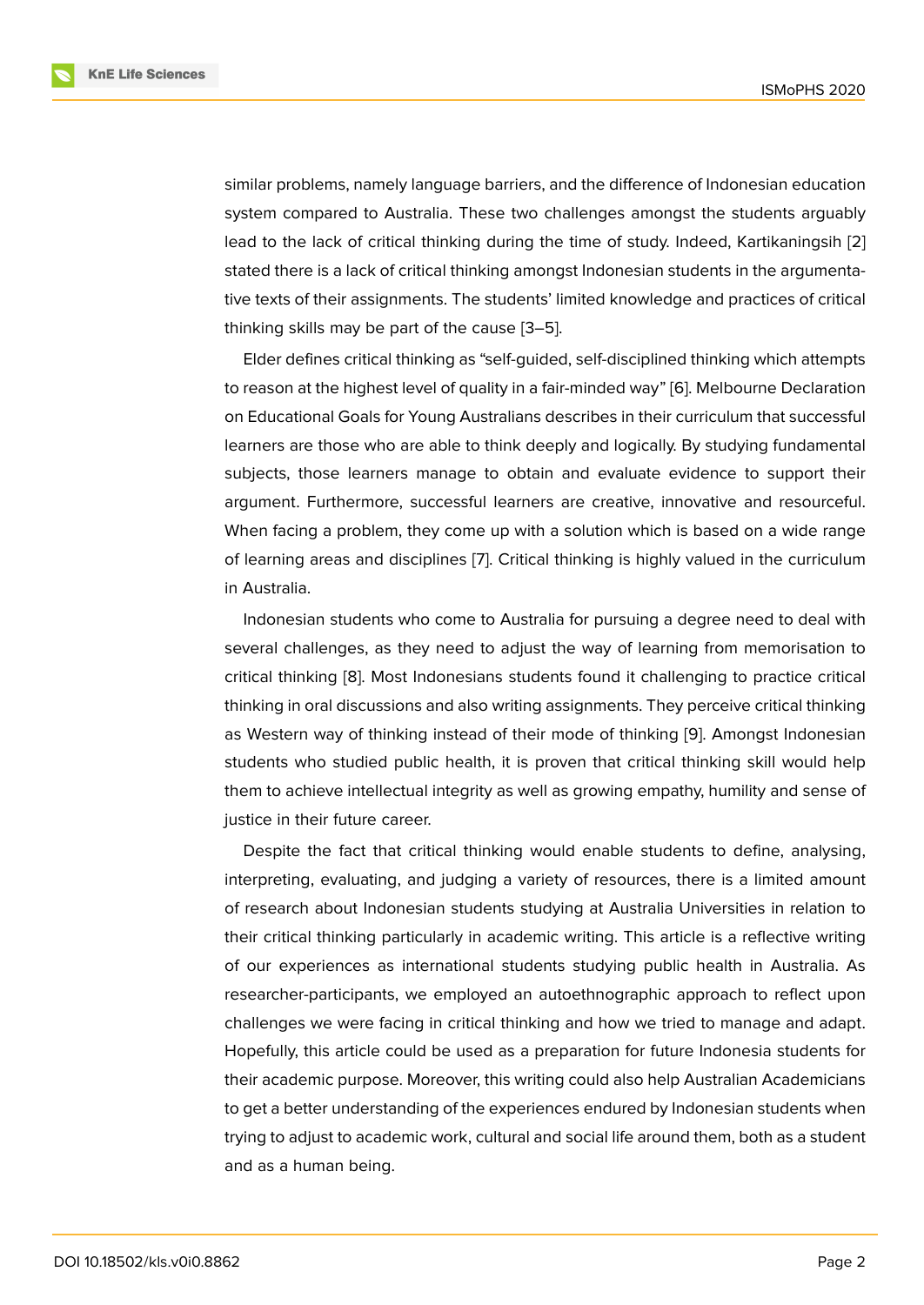# **2. Material and Method**

This qualitative research employed a Collaborative Autoethnography (CAE) tool to unpack the narratives on researcher-participants experience during the time of studying public health in Australia [10]. Several studies mention that autoethnographic data is useful to provide rigorous understanding of particular issues and its related sociocultural experiences [11]. Autoethnography is not merely a personal story telling, as it also involves structured stu[dy](#page-10-1) design as well as the process of systematic data collection and analysis.

As participant-rese[ar](#page-10-2)chers, we have written self-reflective journals concerning any difficulties we had experienced in regard to our course of study, social and cultural life in Australia. We have reflected on positive aspects of Australian academic and social life. Reflecting on our first-hand experiences, we tried to unfold further our strategies when facing challenges during our study. Finally we reflected also upon the strategies we used to adapt with the academic as well as social life in Australia. Two important components of the CEA approach are self-reflection and collaboration [10]. Stories derived from the journals then will be subject to a thematic analysis. Through the analysis process, we collaboratively developed a series of themes about critical thinking amongst Indonesian students studying public health in Australia.

### **3. Results**

Two main themes emerged during the analysis when talking about experiences during our Public Health course in Australia, namely academic and personal issues. Under the academic challenges theme, two sub-themes were derived, one is about language barriers, and the other one is the difference in education systems between Indonesia and Australia. The second main theme was when we were trying to balance between study and personal life.

### **3.1. Language barriers**

All participant-researchers experienced difficulties expressing ideas in class during discussion. Although we all have learned English language, and also specifically Academic English before our departure to Australia. We still found that it was not an easy task to apply that in classes.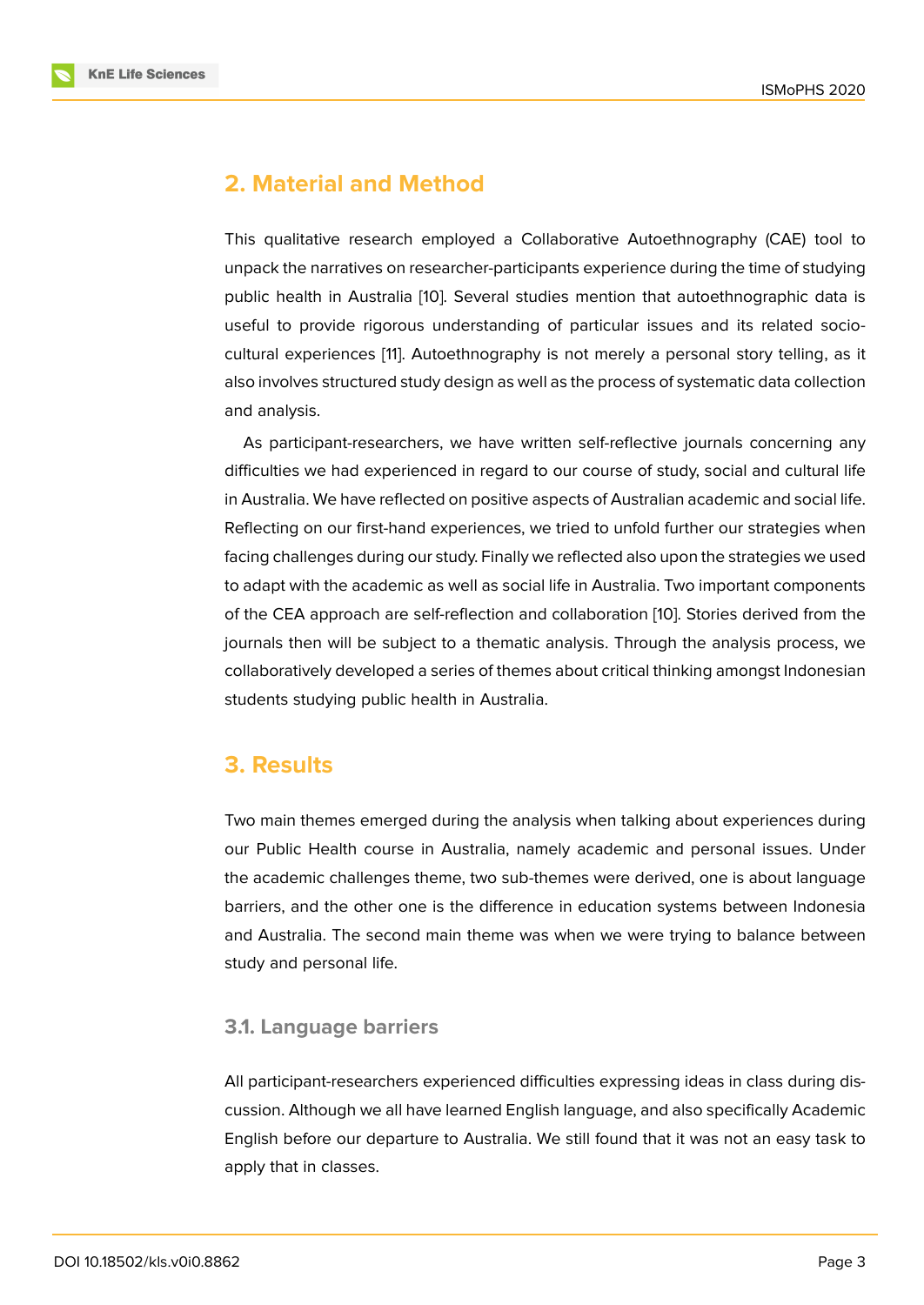

*The most difficult part of my course was getting involved in classroom discussions which were heavily dominated by Australian Students, especially when the discussion topic was about Australia local issues.*

One of us remembered having a very strong urge to get involved in a discussion in classes, but then she felt less confident with language. She was unable to think how to articulate ideas in a way that everyone in the class would understand.

#### **3.1.2. Reflective journal**

*The discussion in my class was very interesting and I had some first-hand experience in the field on what they were talking about, but I did not know how to tell them my thoughts in academic English language, I was afraid they would not get my points. I kept being silent for the whole semester.*

For this problem, we agreed that having frequent discussions outside the classroom with other Indonesian students was useful to ensure that we grasped the same understandings from classes. These types of discussions were also a good way to practice communication using Academic English style not only in oral discussion, but all participant-researchers had to deal with challenges when working on written assignments.

#### **3.1.3. Reflective journal**

*When I wrote an essay, my primary problem would be making myself clear in my writing. It's very hard to make my ideas clear and make my tutor easily understand. I think it's only because I lack English academic vocabularies.*

Dealing with this, participant-researchers were trying to broaden their circles of friends. All of us benefited from having native speaker friends who were also students to proofread our writing assignments. It was surely reciprocal, as all of us assisted these native friends by providing inputs on the structures of their assignments.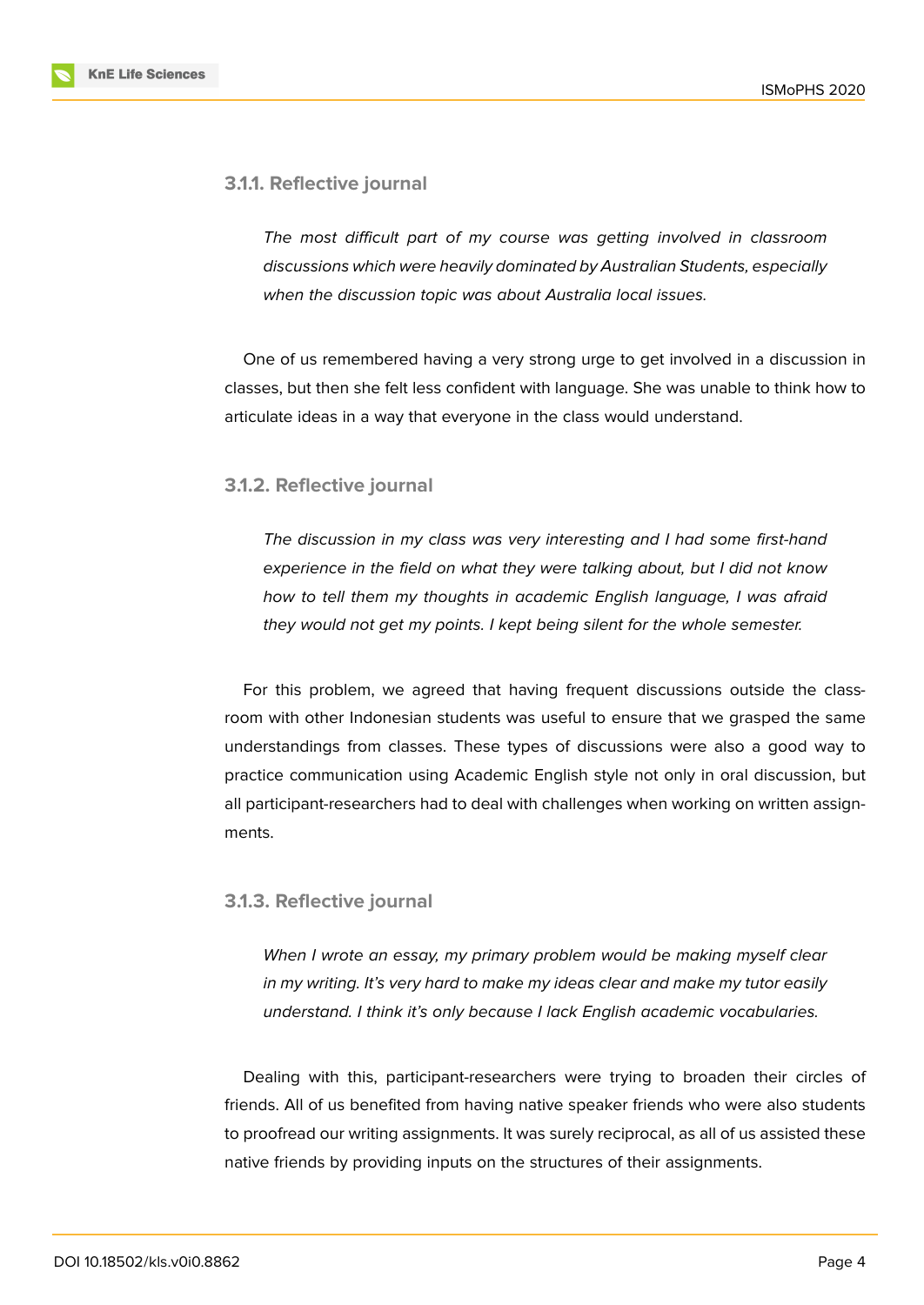### **3.2. From Eastern to Western education system**

We found that the education system in Australia was different compared to that in Indonesia. These differences advanced the academic challenges we faced. One of the major issues was moving from passive learning experience into questioning ideas.

#### **3.2.1. Reflective journal**

*I was worried if my statements or questions in class sound stupid. That might be cultural too, as when I was in high school my teachers would not let us to ask too many questions, especially stupid questions. We were expected to just accept the ideas, theories, and formulas.*

### **3.2.2. Reflective journal**

*I found it interesting when I learned epidemiology and biostatistic subjects in Australia. Honestly I did the same subjects through my previous public health course in Indonesia, same concepts. I just realised it here that I was just memorising the formulas without understanding them. In Australia, I really needed to push my critical thinking skill, as my lecturers wanted me to apply those formulas in the real world, in everyday public health-related issues.*

For this, participant-researchers pushed their boundaries from passive learners to be more critical thinkers. It took some period of time to gradually move from accepting ideas to question them.

### **3.3. Living beyond classrooms**

When it comes to social life, all participant-researchers experienced a similar situation, difficulties in being socially involved in other circles than Indonesian students.

#### **3.3.1. Reflective journal**

*I really wanted to hang out with local students or English-speaking students from other countries, but most of the time they invited me to have some drink with them at bars or cafes. I don't drink alcohol.*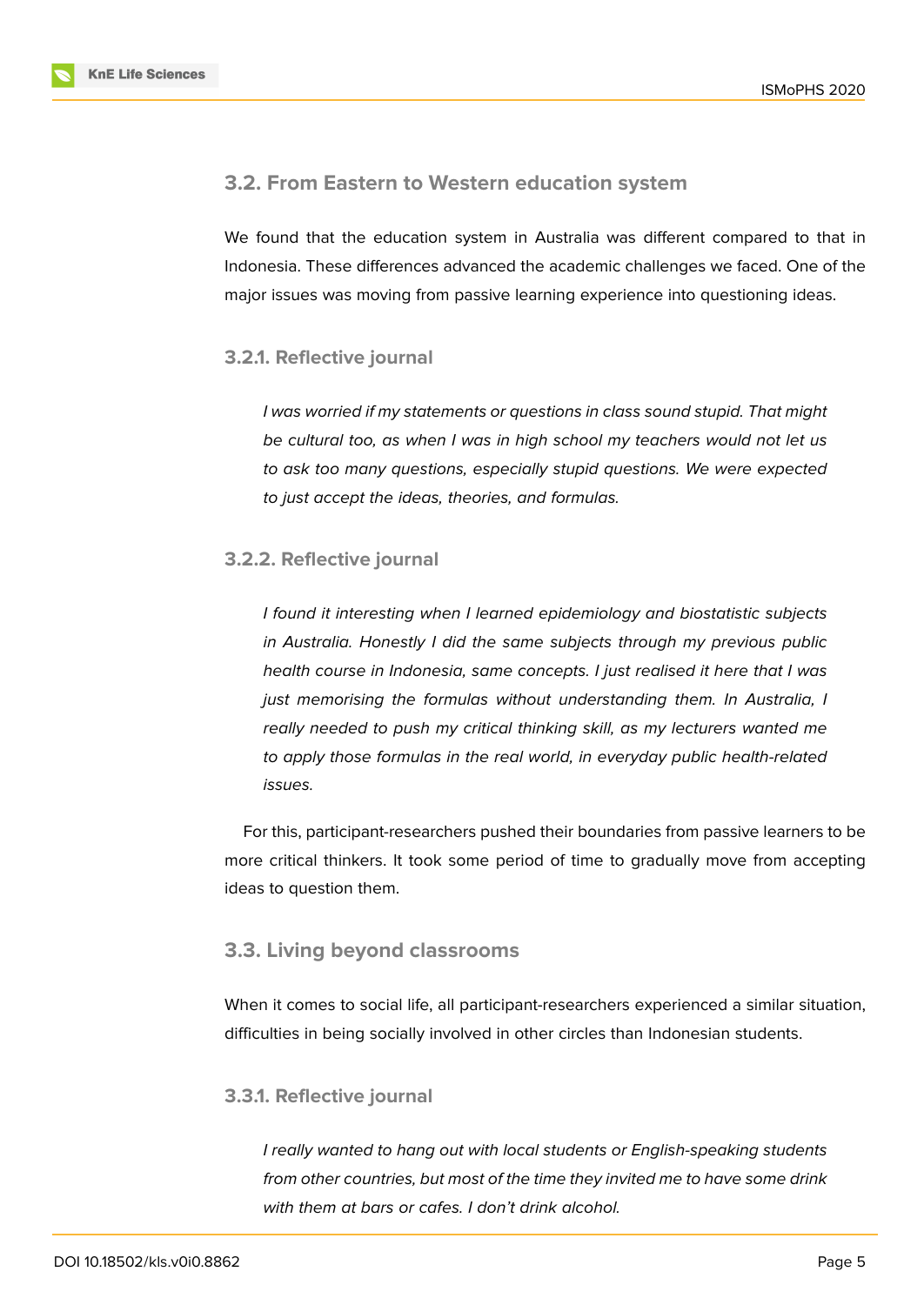#### **3.3.2. Reflective journal**

*When you studied in my University, you would see how students from the same country or at least from similar culture mingle with others from the same country/culture. Take a look at the cafes at Union house during lunchtime, people from Indonesia or mid-east countries would queue and chat in front of a kebab or curry store, students from China would get Chinese food, and English-speaking students usually stood in front of Subway.*

#### **3.3.3. Reflective journal**

*In my second year, I tried to leave my comfort zone by hanging out with more local students or other students from English speaking countries. I wanted to have different experiences and learn more about their cultures. It has not only increased my communication skills particularly using English language, but also mutually benefited us all when it comes to assignments. They used to proofread my writings, fixing my English grammars and vocabularies, and I helped them by providing inputs on the contents of their assignments. That was one way for me to practice and eventually improved my critical thinking.*

As mentioned at the last reflective journal, we have succeeded to develop friendships with students from different countries, including those from English speaking countries. Broadening our circle of friendships not only helped to improve our critical thinking skills, it was also useful for us to grow by learning and respecting others' values and cultures.

### **4. Discussion**

#### **4.1. Critical thinking in Indonesian education system**

All of us found it difficult to actively engage in tutorials and seminars during our study in Australia. This is especially due to the difference in education systems between Australia and Indonesia. Lack of relevant practices on critical thinking in Indonesian education systems leads to the feeling of less confidence in articulating ideas when we were studying in Australia.

The previous education system we had was more passive learning experiences, inclusive only of reproduction of ideas. We noticed that we were well trained in routine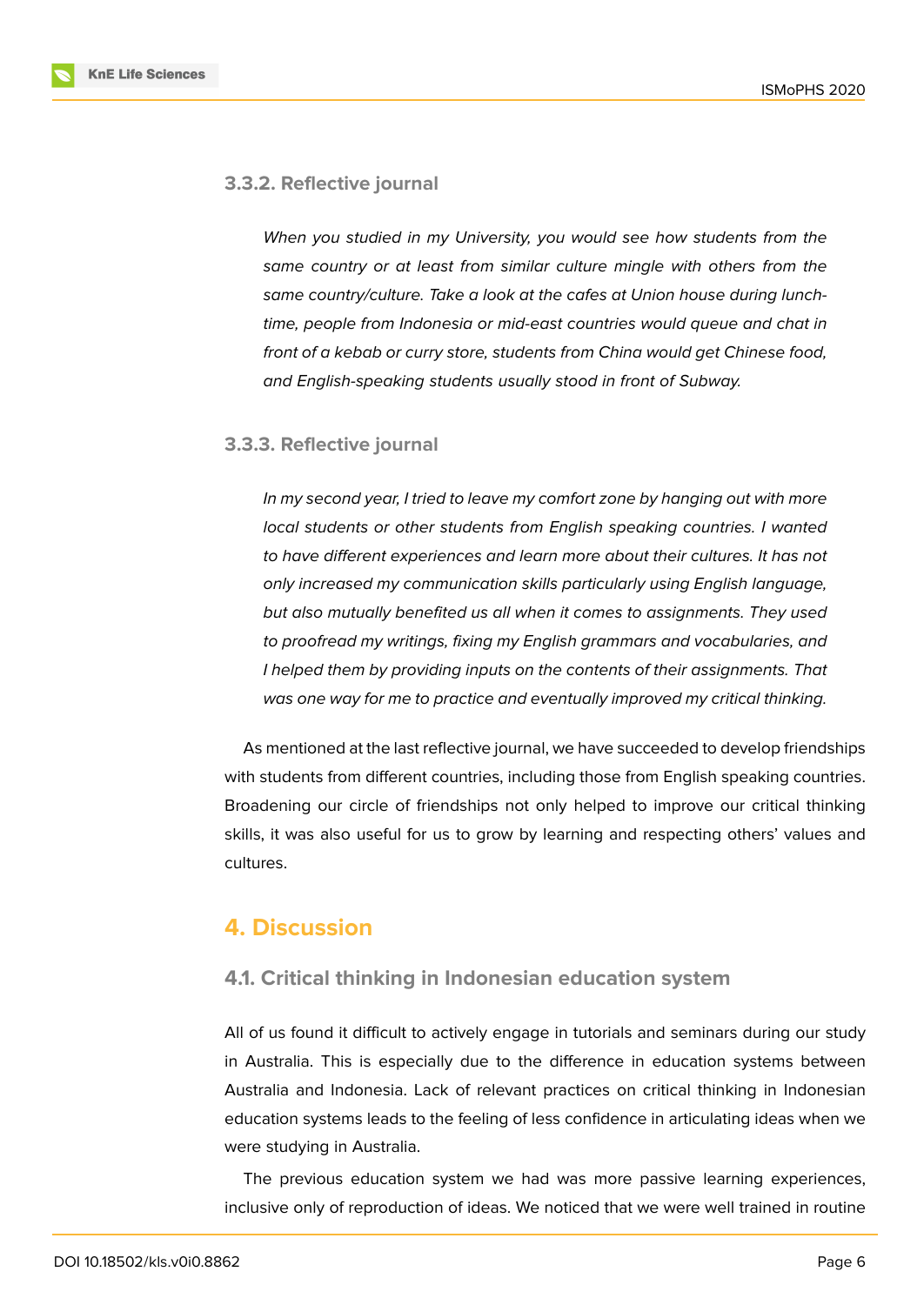memorisation of information from textbooks, without questioning or making sense of the ideas. Moving from passive learners into questioning ideas was, in our opinion, the only way to become more critical. We also realised that we had been holding several prejudices from our previous learning, such us believing what is right and wrong. In the field of Public Health, this *black and white* way of thinking would only hold us back, especially from being critical.

In Indonesia, critical thinking has come into attention particularly after the Reform Era in 1998, when Indonesian people demanded more freedom to express themselves as citizens [12]. To support the development after the reformation, our country needs more people who think critically to pour extensive ideas as well as evaluate which one is logically applicable [13]. Hence, developing critical thinking skills has been the primary agenda [of I](#page-10-3)ndonesia curriculum [2]. Several research have reported the need to develop Indonesian students' critical thinking since their skills are lagged behind their peers in other South East As[ia c](#page-10-4)ountries such as Singapore and Malaysia. To encourage critical thinking skills among students [w](#page-9-5)e need a more thorough critical approaches in our pedagogy [4].

A critical thinker can express his thought well either in spoken or written form. According to Quitadamo and Kurtz [14], who studied a population of biology students, writing ca[n p](#page-9-6)ositively influence their critical thinking performance. While Barry [15] stated that among social science students, the improvement in their writing follows the improvement of expressing thei[r d](#page-10-5)eeper thought.

In the old curriculum, students were expected to listen and to read rather than [to](#page-10-6) speak. The teacher was the main focus of the class. The situation has created passive students. However in the new curriculum where development of critical thinking skills is emerging, the focus has shifted to students' active participation. Nowadays, students are encouraged (and obliged) to present a topic which they have researched previously. The teacher's role is more to a moderator who keeps the presentation in the correct pathway.

#### **4.2. English as a second language (ESL) students**

We noticed that in the beginning of our study in Australia, we lacked confidence when dealing with participation in classroom discussion. The lack of confidence due to language barrier could be seen as lack of critical thinking skills [16]. We came to the conclusion that English speaking skills that we have learned in preparation class (or in our previous degree) before we attended the course was insufficient.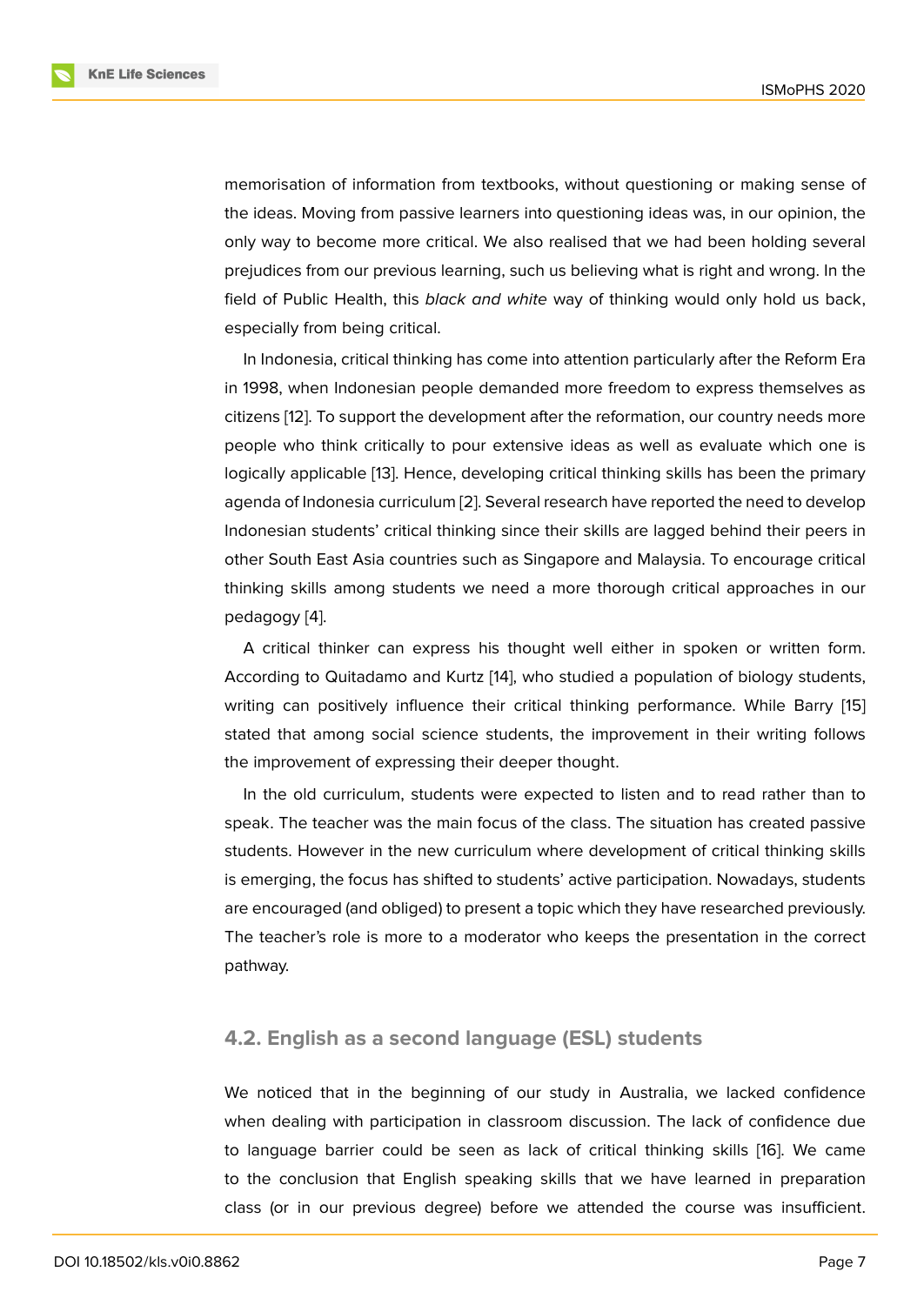As a result, local students and International English-speaking students were seen to dominate classrooms. Not only the participant-researchers experienced difficulties of communication, but often the topics of the discussion were unfamiliar.

For this problem, we agreed that having frequent discussions outside the classroom with other Indonesian students was useful to ensure that we grasped the same understandings from classes. The discussions were also useful as a means of practicing our Academic English language. Moreover, we have common strategies to articulate clear voices in our academic writings. Reading a numerous amount of academic journal articles, and discussions using Academic English with classmates contributed significantly in improving our critical thinking skills, particularly in writings.

Indeed, being part of international students studying in English-language country, the primary problem of Indonesia students in Australia is their mastery of English. Rosenthal, Russel, and Thomson [17] conducted research of the well-being of international students in Australia. They found that 24% of international students have difficulties in academic writing, while 22% admit it is hard to speak fluently in English. The lack of English language skills has d[ire](#page-10-7)ctly impacted students' performance both in academics and social life [18]. Both research have suggested that language skill is one of the significant factors to affect critical thinking skills among ESL students.

Asian students who are frequently being less active or less expressive during discussion have [be](#page-10-8)en seen to lack of critical thinking, particularly when presenting argument and debating are likely applied as Western academic standard of critical thinking set [19]. The language barrier and lack of confidence have hurdled ESL students to express their argument. Critical thinking to understand a topic, to analyse, and to present the statement with logical reasoning demands a certain level of language proficiency. [Thu](#page-10-9)s, it is suggested to educators to structure the assessment in a level of language proficiency which is understandable for all students in order to encourage their critical thinking skills.

#### **4.3. Cultural adjustment in critical thinking**

Indonesian students have a distinctive social culture compared to the culture of their peer local students. Differences in values and social lifestyle hinder the Indonesian students to be more inclusive and being included. To deal with this, all of us had tried to push our boundaries and have more interaction with local students or students from other English-speaking countries.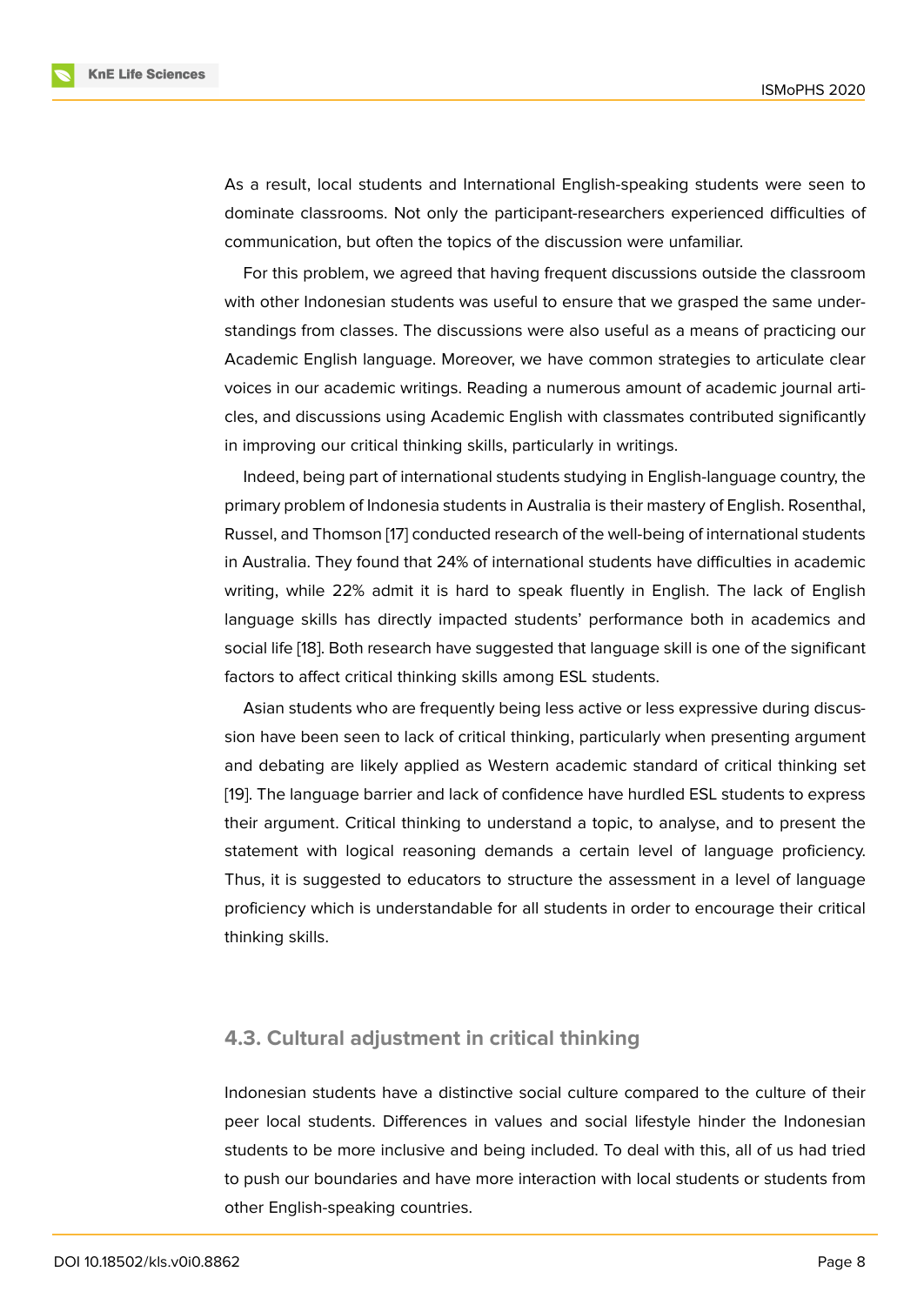Being International students means that we needed several adjustments for our new life. Several studies discuss a range of problems for student adjustment, such as language barrier, lack of confidence inside and outside classroom, academic struggling, financial problems, social pressure, culture shock, homesickness, as well as administrative issues [20-23]. All these factors can influence the capability of students to improve their critical thinking skills. According to Barker and colleagues [24] some Asian students find difficulties to engage in tutorials and seminars once they feel they lack language competence, unconfident and are unfamiliar to actively participate in discussion.

The cultural adjustment is also affected by students relati[ons](#page-11-0)hips with others and their perceived values. Wanguri [25] notes that people tend to favour others who share similar characters to them and dislike others who are different. However, adjusting to a new culture by spending most of the time abroad with people from the same country might be less helpful. As a mat[ter](#page-11-1) of fact, it is common for us to witness Indonesian students spending time only with other Indonesian students during their study times in Australia.

Weaving the stories of cultural differences, we argue that we should look at these circumstances into a broader system. Individuals who want to be involved would find it challenging when the system was less ready for that. In one of the reflexive journals mentioned, a student wanted to *hang out* with students from different countries. However, this person found it challenging as the system where she was in was less supportive. For having a better social inclusion at a University, it is arguably that the University itself should keep encouraging an inclusive environment. Although there were still several challenges at the University we were attending for study, all of us experienced helpful activities at campus that can broaden our circle of friends. These activities included student clubs on arts, sports, and discussions outside lectures with various interesting topics.

### **5. Conclusion**

Critical thinking is an important skill to analyse and interpret a matter from several perspectives, thus helping students to obtain and evaluate evidence to support their argument. As a result, students can think logically and come up with a solution weighing wisely based on multiple disciplines. Nevertheless, language barrier and cultural difference can contribute to the lack of critical thinking skills in international students whose English is not their first language. To adapt and improve their skills, students are encouraged to read extensive academic journals to familiarise themselves with critical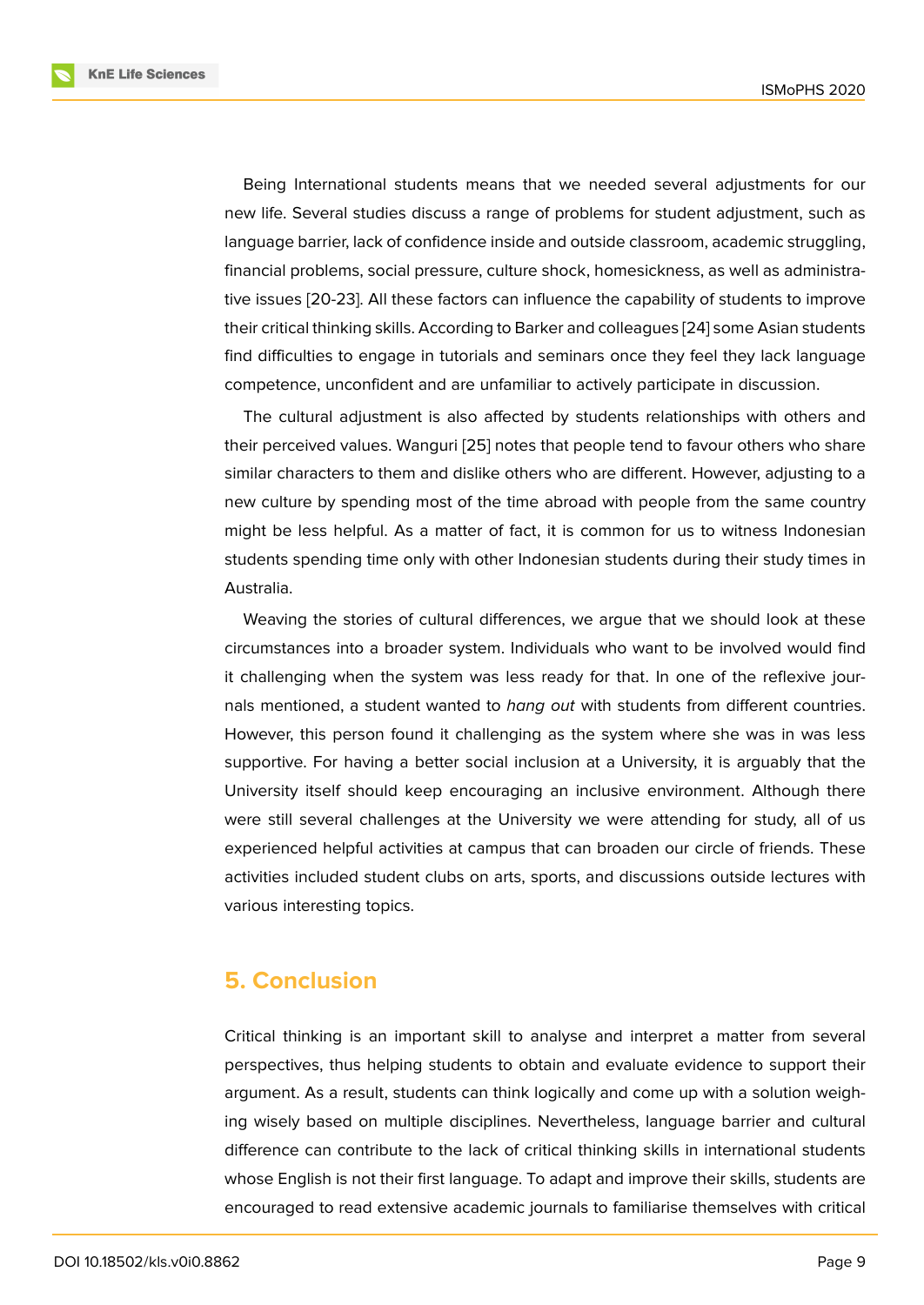thinking style, actively join group discussion and speaking up their arguments, as well as to broaden their friendship with natives and students from other countries. As research on critical thinking amongst Indonesian students studying public health in Australia is limited, this CAE is useful in filling the gap on the knowledge by providing some insight through our experience. However, we should acknowledge that the pool of CAE data in this study was collected only from three participants-researchers. Therefore, the findings cannot be generalised for all Indonesian students studying public health in Australia.

# **Acknowledgement**

None

# **Conflict of Interest**

The authors declare that there is no conflict of interest.

# **References**

- [1] *Australia Awards Indonesia*. (2020, January). Retrieved 15 August 2020 from from https://www.australiaawardsindonesia.org/content/356/11/why-study-inaustralia?sub=true
- <span id="page-9-0"></span>[2] Ningsih, H. [K. \(2016\). Multilingual Re-Instantiation: Genre Pedagogy in Indonesian](https://www.australiaawardsindonesia.org/content/356/11/why-study-in-australia?sub=true) [Classrooms. \(PhD](https://www.australiaawardsindonesia.org/content/356/11/why-study-in-australia?sub=true) Thesis, University of Sydney, 2016).
- <span id="page-9-5"></span>[3] Emilia, E. and Ed, M. (2005). *A Critical Genre-Based Approach to Teaching Academic Writing in a Tertiary EFL Context in Indonesia*, Melbourne: University of Melbourne.
- <span id="page-9-1"></span>[4] Gustine, G. G. (2018). A Survey on Critical Literacy as a Pedagogical Approach to Teaching English in Indonesia. *Indonesian Journal of Applied Linguistics*, vol. 7, issue 3, p. 531.
- <span id="page-9-6"></span>[5] Junining, E. (2015). *Developing Critical Thinking Skills in Language Teaching: Oral Interpretation Class,* Solo: Universitas Sebelas Maret.
- <span id="page-9-2"></span>[6] Paul, R. and Elder, L. (2020). *The Miniature Guide to Critical Thinking Concepts and* Tools (8<sup>th</sup> ed.). Rowman and Littlefield: United Kingdom.
- <span id="page-9-4"></span><span id="page-9-3"></span>[7] Barr, A., *et al*. (2008). Melbourne Declaration on Educational Goals for Young Australians. Retrieved from http://www.curriculum.edu.au/verve/\_resources/ National\_Declaration\_on\_the\_Educational\_Goals\_for\_Young\_Australians.pdf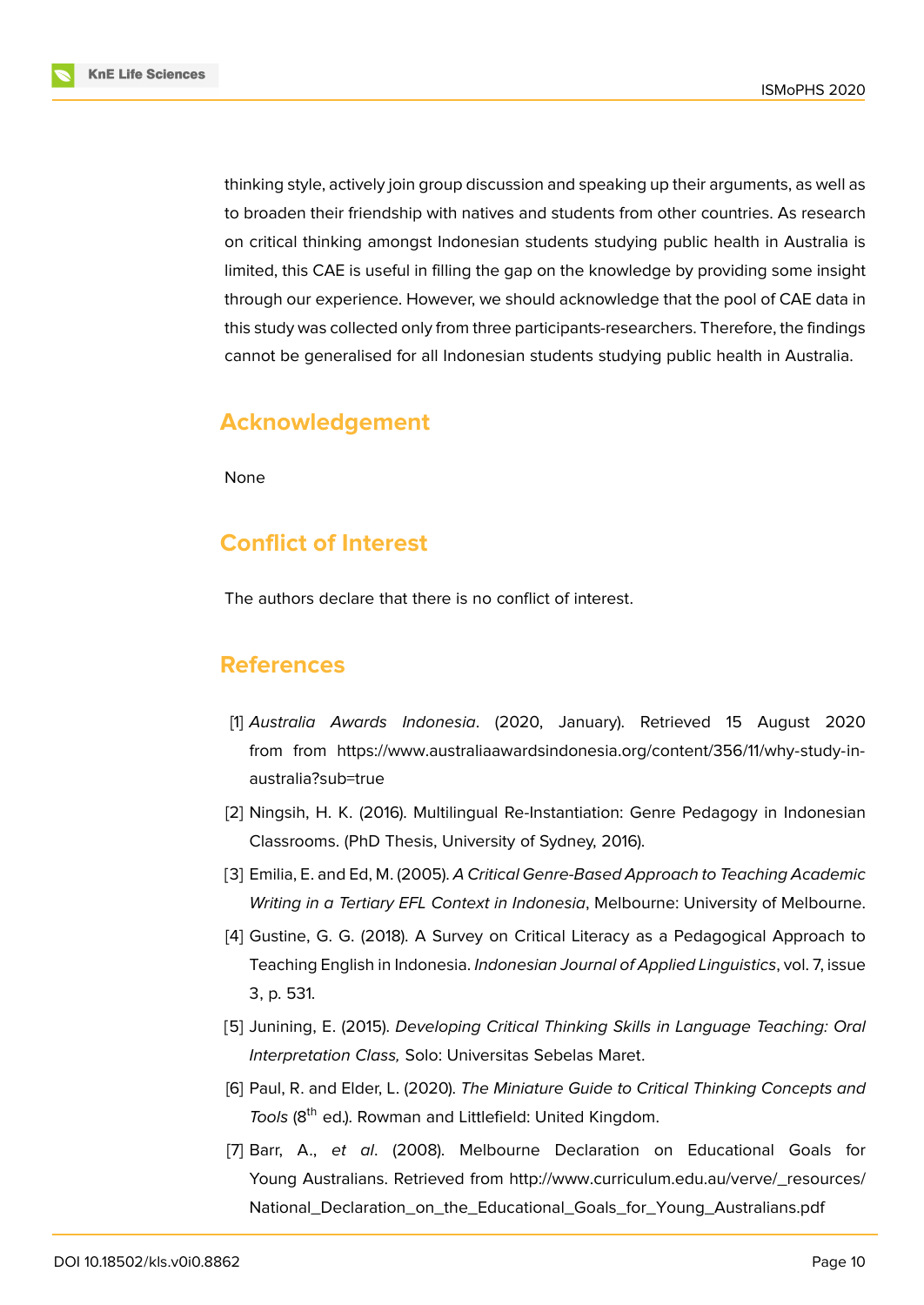

- <span id="page-10-0"></span>[8] Samanhudi, U. and Linse, C. (2019). Critical Thinking-Related Challenges to Academic Writing: A Case of Indonesian Postgraduate Students at a UK University. *Lingua Cultura*, vol. 13, issue 2, pp. 107-114.
- [9] Duong, H. B. (2005). Critical Thinking and the Role of Writing in its Development: Perceptions of Faculty of Business Staff. (Master's Thesis, Monash University, 2005).
- <span id="page-10-1"></span>[10] Roy, R. and Uekusa, S. (2020). Collaborative Autoethnography: "Self-Reflection" as a Timely Alternative Research Approach during the Global Pandemic. *Qualitative Research Journal, vol. 20, issue 4, pp. 383-92.*
- <span id="page-10-2"></span>[11] Ellis, C., Adams, T. E. and Bochner, A. P. (2011). Autoethnography: An Overview. *Qualitative Social Research*, vol. 12, issue 1, p. 10.
- <span id="page-10-4"></span><span id="page-10-3"></span>[12] Emilia, E. (2010). *Teaching Writing: Developing Critical Learners*. Jakarta: Rizqi Press.
- [13] Indah, R. N. (2017). Critical Thinking, Writing Performance, and Topic Familiarity Of Indonesian EFL Learners. *Journal of Language Teaching and Research*, vol. 8, issue 2, pp. 229-236.
- <span id="page-10-5"></span>[14] Quitadamo, I. J. and Kurtz, M. J. (2007). Using Writing to Increase Critical Thinking Performance in General Education Biology. *CBE-Life Sciences Education*, vol. 6, issue 1, pp. 140-154.
- <span id="page-10-6"></span>[15] Barry, J. (2007). Using Writing in the Science Classroom to Develop Critical Thinking Skills. (Thesis, University of Pennsylvania, Applied Research, 2007).
- [16] Fell, E. V. and Lukianova, N. A. (2015). British Universities: International Students' Alleged Lack of Critical Thinking. *Procedia - Social and Behavioral Sciences*, issue 215, pp. 2–8.
- <span id="page-10-7"></span>[17] Rosenthal, D. A., Russell, J. and Thomson, G. (2007). Social Connectedness Among International Students at an Australian University. *Social Indicators Research*, vol. 84, issue 1, pp. 71-82.
- <span id="page-10-8"></span>[18] Li, G., Chen, W. and Duanmu, J. L. (2010). Determinants of International Students' Academic Performance: A Comparison Between Chinese and Other International Students. *Journal of Studies in International Education*, issue 14, pp. 389-405.
- <span id="page-10-9"></span>[19] Durkin, K. (2008). The Middle Way: East Asian Master's Students' Perceptions of Critical Argumentation in U.K. Universities. *Journal of Studies in International Education*, vol. 12, issue 1, pp. 38–55.
- [20] Charles, H. and Stewart, M. A. (1991). Homesickness among American and Turkish College Students. *Journal of Cross-cultural Psychology*, vol. 22, issue 3, pp. 418-428.
- [21] Hayes, L. H. and Lin, H. R. (1994). Coming to America: Developing Social Support Systems for International Students. *Journal of Multicultural Counselling and Development*, issue 22, pp. 7-6.